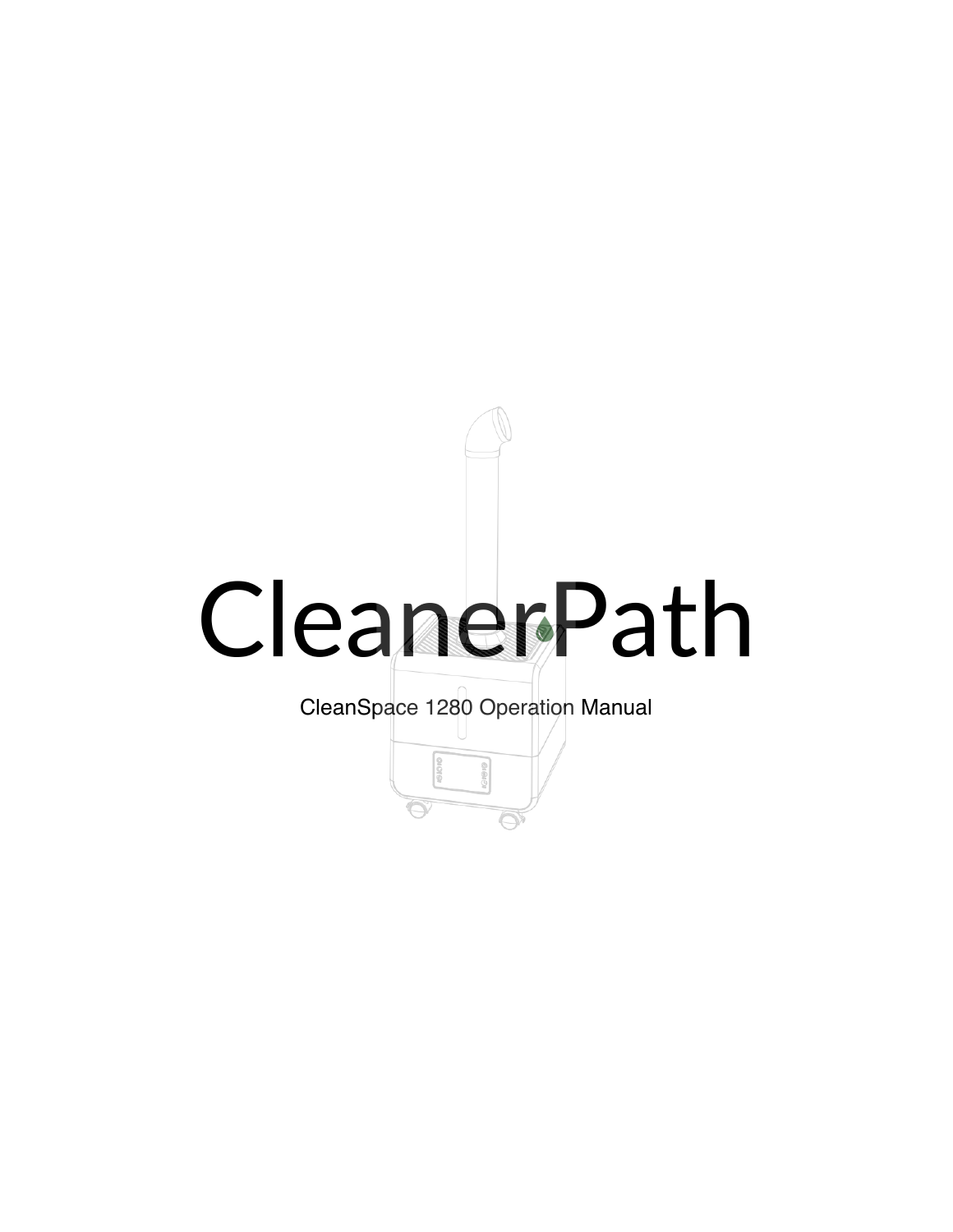## **Getting Started**

Congratulations on your CleanSpace 1280! Here is what you'll need to do to get your machine up and running:

**Step 1**. You'll receive a base, tank, and spout. Just stack each piece. It's very easy to assemble out of the box!

**Step 2**. Remove the water tank cover and add in the recommended quantity of MB-10 tablets + water and wait 2 minutes for the disinfectant to dissolve. \*use the CleanSpray bottle as a measuring device, 32oz bottle

**Step 3**. Place the base, tank, and spout together and plug it in.

**Step 4**. Press the power button on your remote and set the timer to match your room size.

**Step 5**. Leave room while CleanSpace is in use. The CleanSpace will auto shut off once the cycle has completed. We recommend an additional 20 minutes once finished to ensure the space is safe for re-entry.



# **USAGE CHART**

| <b>DISINFECTANT</b> | <b>WATER</b> | COVERAGE  | <b>USES</b> | TIME       |
|---------------------|--------------|-----------|-------------|------------|
| 1 6g MB-10 Tablet   | 64 ounces    | 640 SQFT  |             | 15 minutes |
| 1 6g MB-10 Tablets  | 64 ounces    | 1280 SQFT |             | 30 minutes |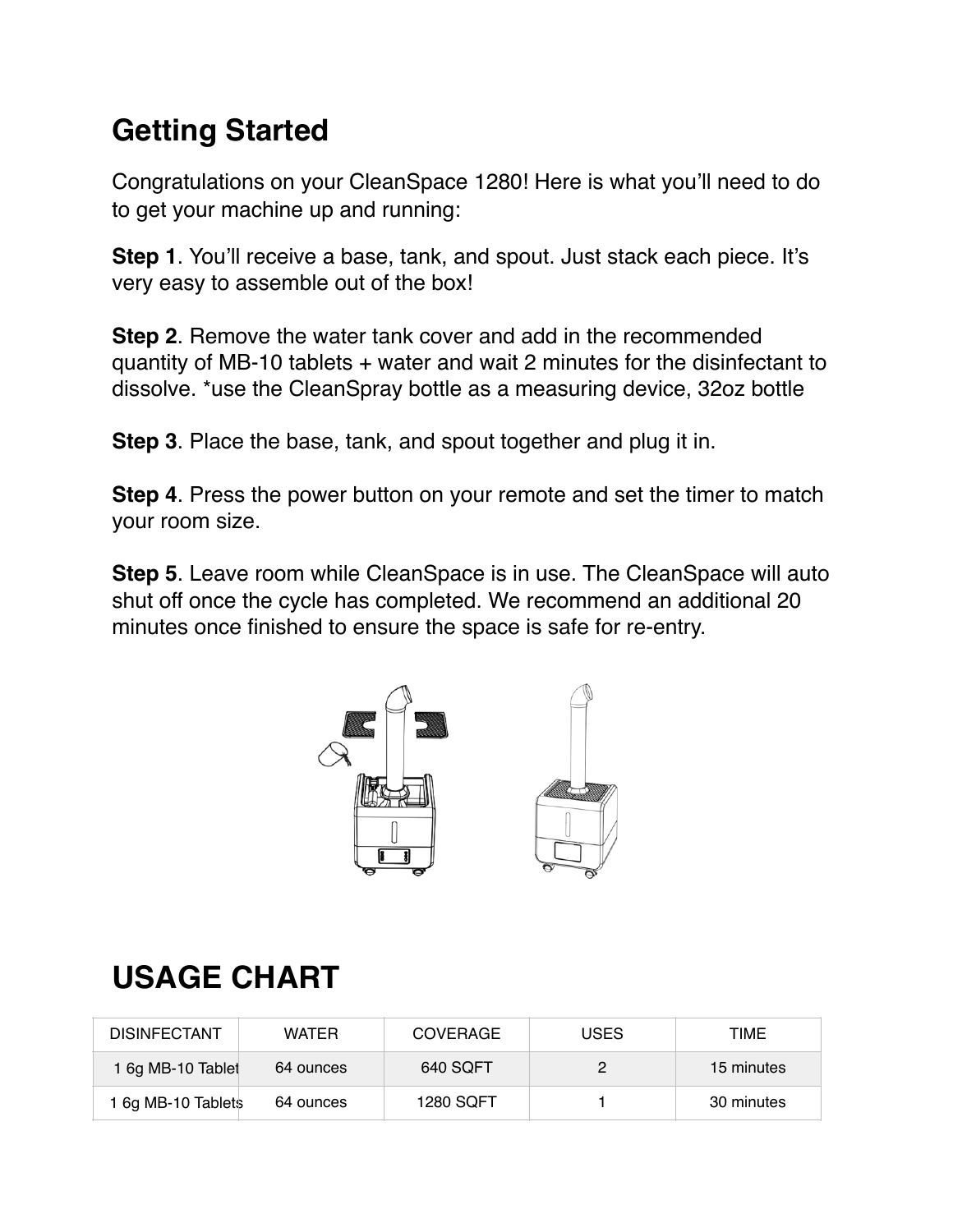### **SAFETY INSTRUCTIONS**

1. Do not repair or adjust the product base by yourself.

2. Do not add any kind of additive into the water tank that is not recommended.

3. Any change or refitting without our confirmation could be dangerous.

4. Immediately turn off the CleanSpace 1280 and unplug the power cord if there is an abnormal sound or smell. Contact our Service Department if you require a repair at info@cleanerpath.com.

5. Unplug the CleanSpace 1280 when moving or cleaning.

6. Unplug the CleanSpace 1280 when not in use.

7. Do not attempt to empty, fill or tilt the CleanSpace 1280 while it is in operation mode.

8. Please do not touch the water or the units in the flume when it is in operation mode.

9. Do not turn on the CleanSpace 1280 when there is no water.

10. Do not use the CleanSpace 1280 in a high humidity atmosphere, such as a shower room.

11. Do not scrape or scratch the atomization sheet with hard materials.

12. Do not let water run into the inside of the base.

13. Place the CleanSpace 1280 on a flat, smooth, level surface.

14. While in use, place the CleanSpace 1280 spout facing away from any direct contact with detectors.

15. The mist direction should not be aimed directly at walls, electric appliances, or furniture.

16. If possible and for maximum effect, cover the vent's and turn off your hvac system when decontaminating. Although this is not required to use the cleanspace units, it may provide better coverage. Need vent cover[s, they are](https://www.amazon.com/Frost-King-Magnetic-Covers-3-Pack/dp/B001HQF8V2/ref=sr_1_3?dchild=1&hvadid=78065378499662&hvbmt=be&hvdev=c&hvqmt=e&keywords=magnetic+vent+covers&qid=1601308624&sr=8-3&tag=mh0b-20) cheap and magnetic, you can get a three pack on amazon for less the \$6.00, click here to order them, or just head to amazon and search for magnetic vent covers.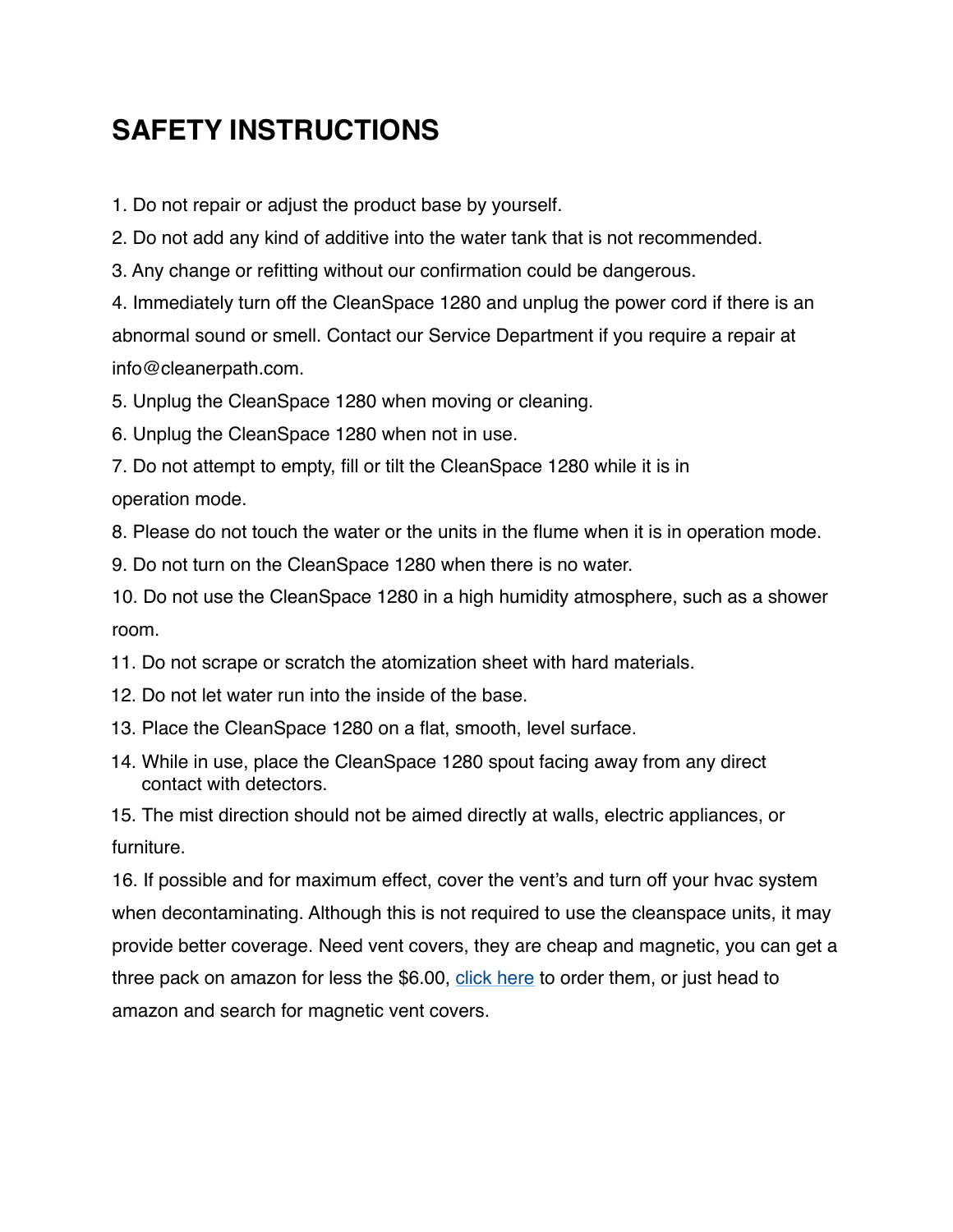#### **Daily maintenance**

If the water quality being used is hard (with high content of calcium and magnesium), it is recommended to clean the CleanSpace 1280 daily to prolong the life of the machine and its effectiveness. When using the CleanSpace 1280, especially if you use water with natural minerals, there might be sediment build up on the atomization sheet. This will impact the efficiency of the CleanSpace 1280, and it is recommended to gently scrub off the build up.

#### **How to Clean the CleanSpace 1280**

Using distilled or purified water; recommend to wash ultrasonic atomizer, water sank, air net once a week. Frequently change the water in Atomizer Sterilization product to keep it clean. If it is not used for a long period, do not leave any water in the water tank. Please clean and wipe each part of the machine before storing.

#### **How to clean the atomization sheet and base**

Dilute 1:1 of water and white vinegar or citric acid and pour it into the base, adding hot water to dissolve detergent. Soak for 10 minutes and gently scrub the surface with small brush until scale is removed. Then clean the base and surface with water.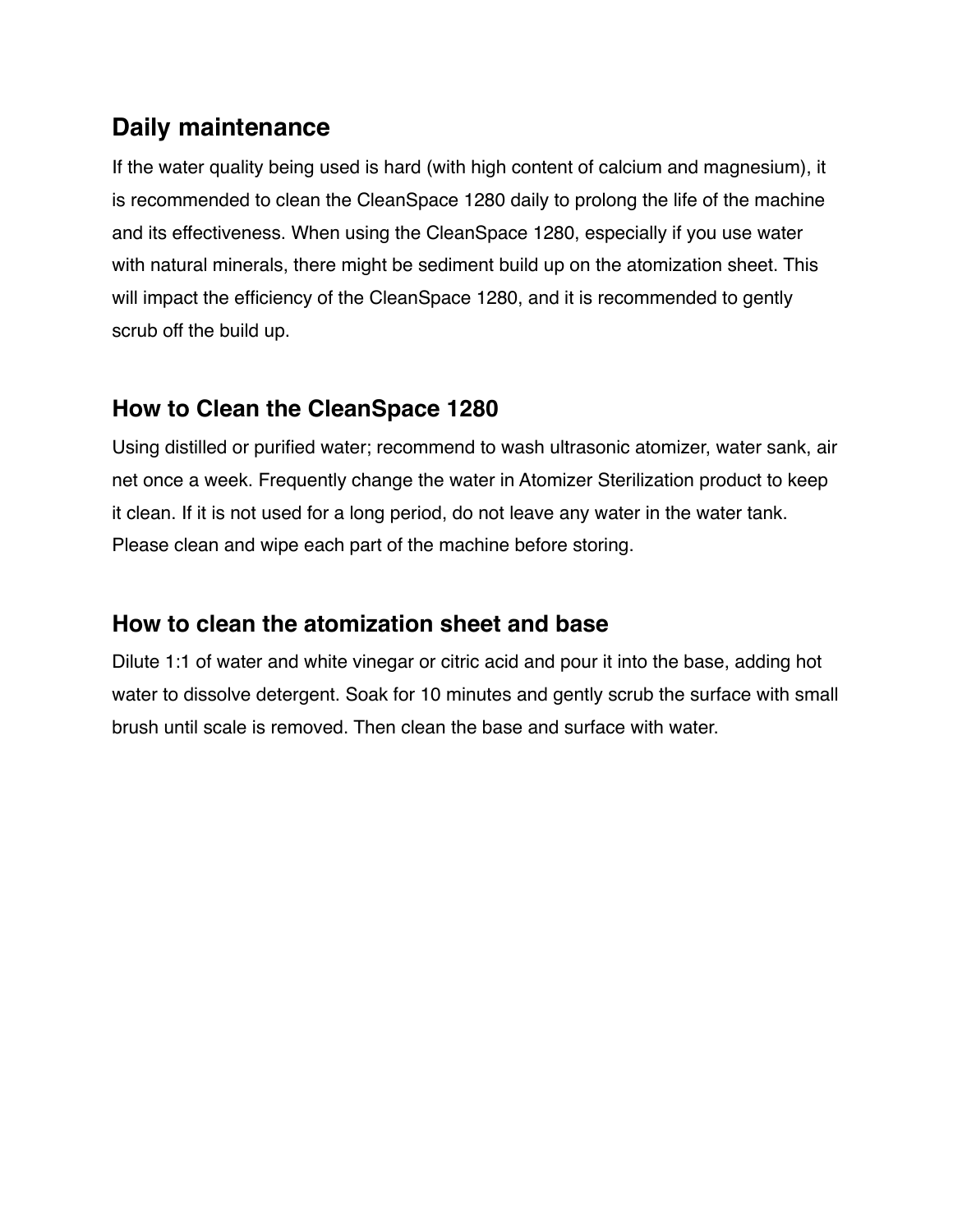## **GENERAL TROUBLESHOOTING**

| Symptoms                       | <b>Reason analysis</b>                                               | <b>Solutions</b>                                                                  |  |
|--------------------------------|----------------------------------------------------------------------|-----------------------------------------------------------------------------------|--|
| No spray or mist               | The plug is not connected properly                                   | Insert the plug correctly                                                         |  |
|                                | The power is off                                                     | Turn on the power                                                                 |  |
|                                | No water or little water in the tank                                 | Fill tank with enough water                                                       |  |
| Low mist                       | Has scale on the surface of the<br>atomization sheet or dirty water  | Clean the atomization sheet<br>and change the water.                              |  |
| Abnormal smell                 | New machine                                                          | Open the water tank and lay it<br>open in a steady and cool<br>place for 12 hours |  |
|                                | Water has not been clean or stored<br>in the machine for a long time | Clean the tank and change<br>with clean water                                     |  |
| Abnormal sound                 | Water tank is put incorrectly                                        | Adjust the water tank<br>correctly                                                |  |
|                                | Resonance caused by little water in<br>the tank                      | Fill tank with enough water                                                       |  |
| Mist going<br>around the spout | Resonance caused by unsteady<br>surface                              | Put the appliance on a steady<br>surface                                          |  |

#### **Technical Parameters**

|                      | <b>Product name</b> CleanSpace 1280   |
|----------------------|---------------------------------------|
| <b>Power</b>   135 W |                                       |
|                      | Mist $ 3000$ mL/h                     |
|                      | <b>Capacity</b> $ $ 4.2 gallons / 16L |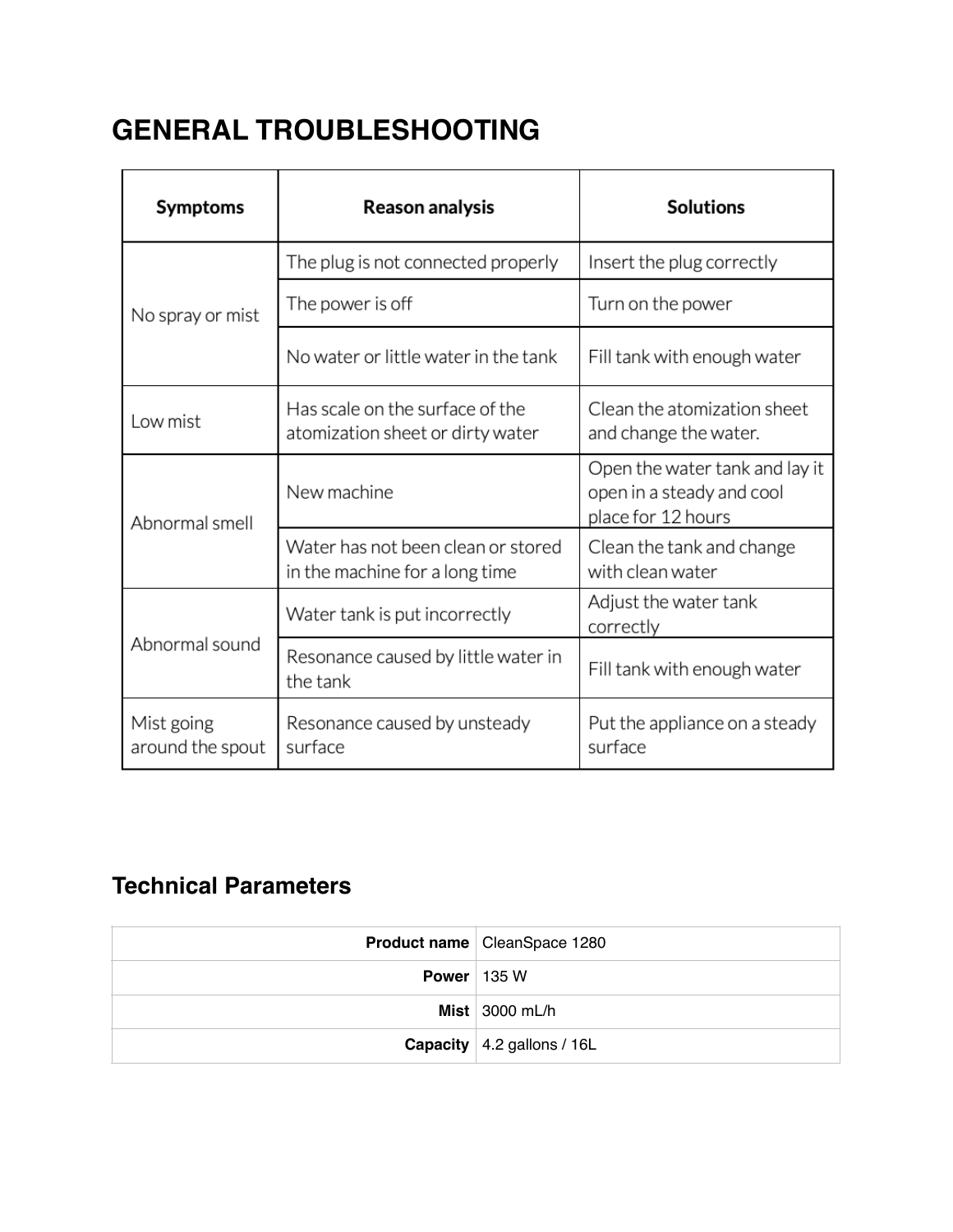## **Functions**



Power: Plug in the power cable. Once plugged in, it is in standby mode and white lights will pop up on the screen.



Timer: Press this button to set timer from 0 to 95 minutes (5-minute increments).



3 Speed Mist Volume: Mist volume adjustment button can change the mist volume from high to low levels.



Sleep Mode: Hold button down for 3 seconds to enter sleep mode. The light on the screen will turn off, other functions will work as normal.



Ion: Ion mode is for cleaning the air, eliminating second hand smoke, and to prevent electrostatic.



Mist Interval: 1/3/5 minute intervals.



Humidity control: Set a value to keep your space at a certain humidity.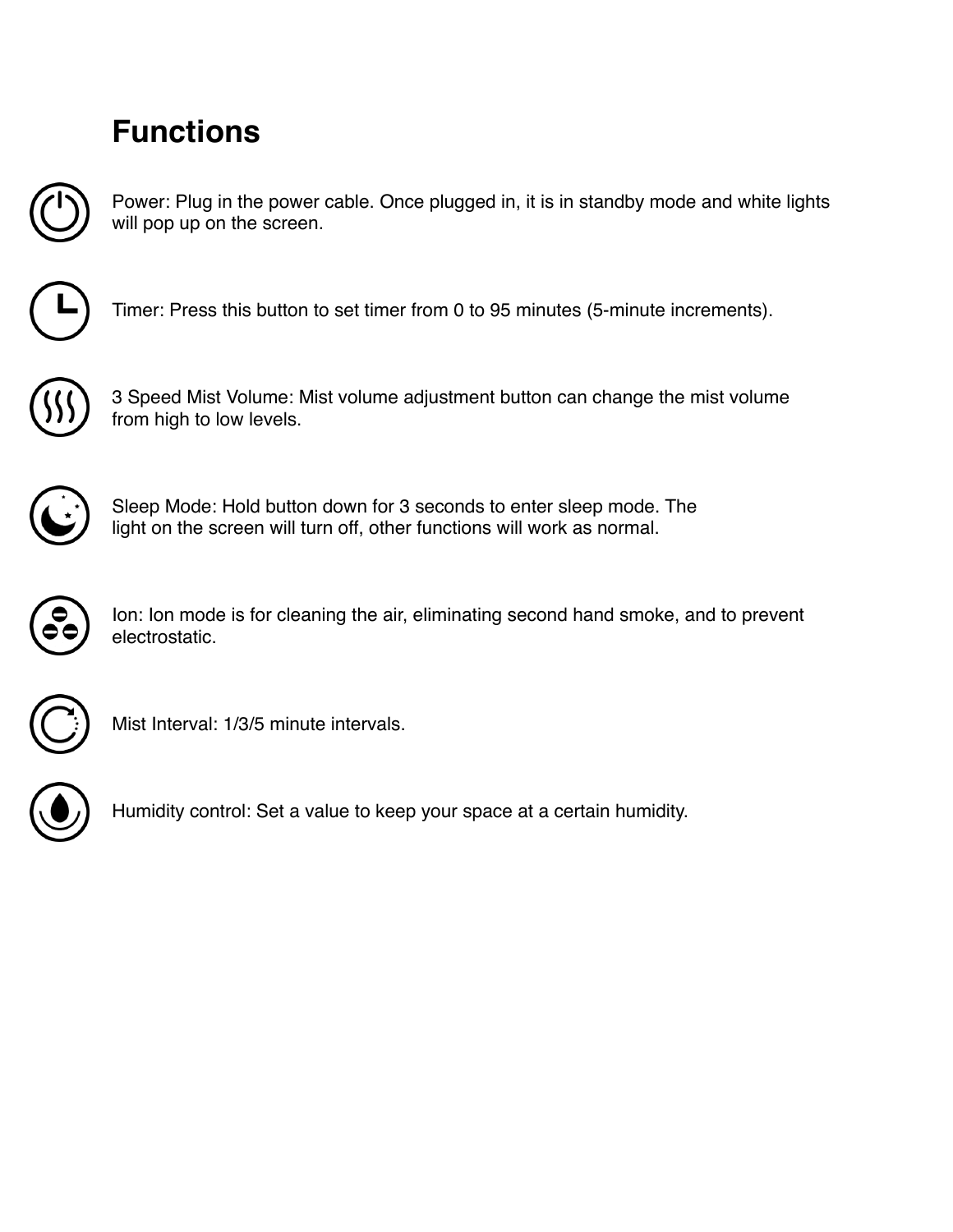